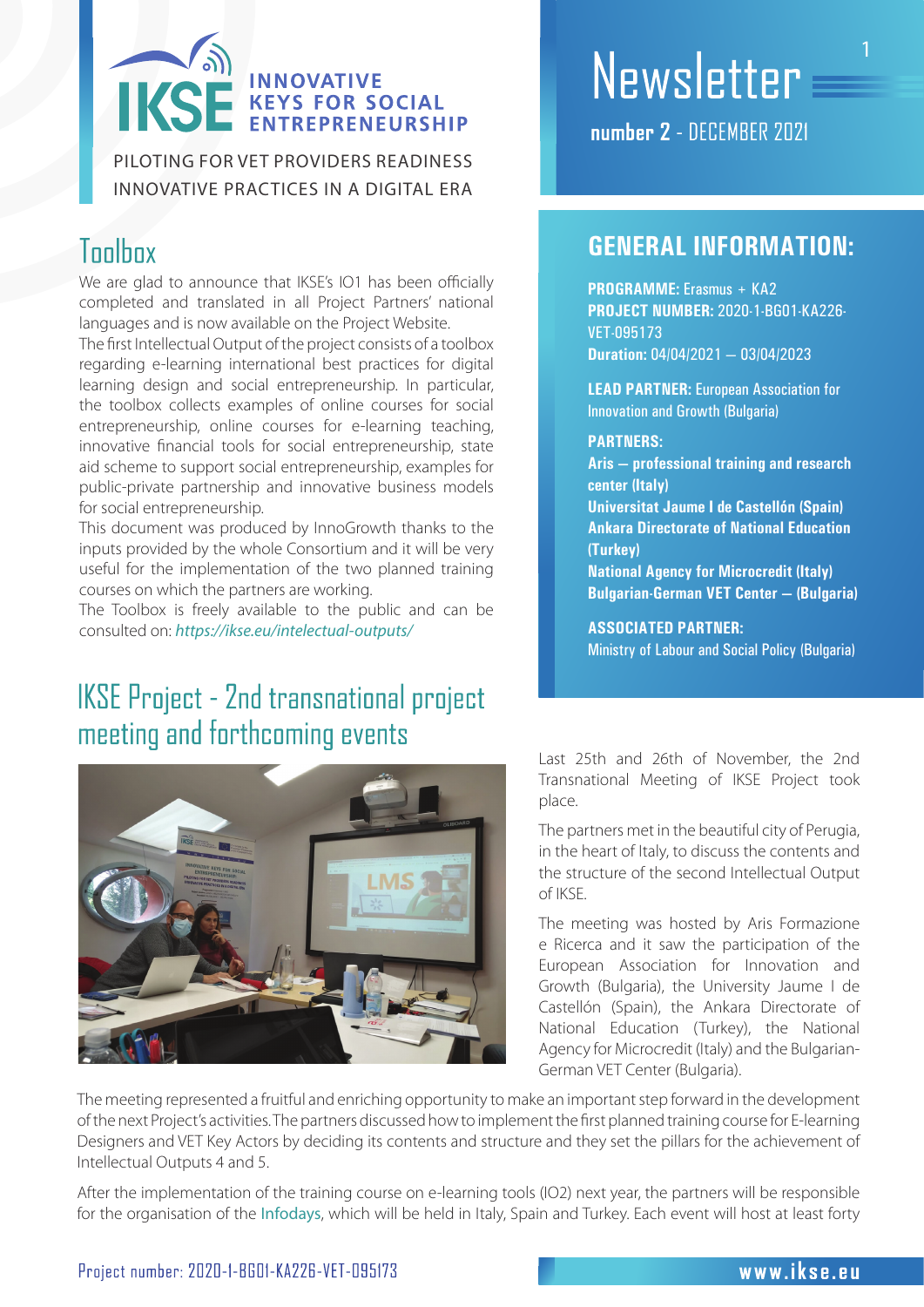





2

participants, and it is foreseen to be held in February - March 2022, although, given the current health situation we invite you to follow our social media pages for further updates. The University Jaume I de Castellón will also be in charge of the Project's Short-Term joint staff training events. During the event VET expert and VET providers will work collaboratively on the course items with different methodology. They will work with their colleagues in the partner countries in three days of activity, after which the results of the other groups will be presented.

- A special training path for the experience will be applied;

- A special blended training will be discussed and tried in response to the Covid phase;

### What are the main features that an e-learning system should have, at least?

Distance learning has become a great ally in the current pandemic situation. The lockdown due to the COVID-19 forced the schools all over the world to close down so distance learning has been the most used alternative for the continuity of education in a great number of countries.

Choosing the most appropriate e-learning platform is a key decision that has to be taken after a thorough analysis due to the fact that the success of the learning process will be directly related to that choice.

#### The main characteristics that an e-learning platform should fulfill are:

**-** Easy to use for non-digital users and user-centered design: Contrary to popular belief, not all users of an e-learning platform are tech savvy users. There are many different profiles that must be taken into account when deciding to set up an e-learning platform.

- Wide learning material possibilities: different subjects require different learning material; therefore, the course designer needs to have several options to select the most accurate to the subject of learning.

- Attributes of engagement: One of the main problems of distance learning is to achieve user engagement, so - Piloting: specific session, half a day, will be dedicated to the assessment of the Platform and Training Course, and a final comprehensive questionnaire will be filled by the learners.

- At the end of the week, the host country will organize a show or a final presentation meeting where all the participants will be gathered to present their work.

As mentioned above, each partner will select participants as their standard:

- Ability to communicate with others in English (the main language of this project);

- Presentation and collaboration skills;

-Target for this slot will be VET expert and VET providers



the chosen platform must have the necessary tools to keep the student's attention. Gamification techniques are essential on a platform that really wants to motivate the user to continue learning.

- Communication and collaboration tools, in all directions: student-teacher; teacher-learner; learnerlearner. The user must feel guided throughout the learning process, so the functionalities of discussion between peers, forum, chats, videoconferences and information exchange possibilities are crucial in the selected platform.

- Different evaluation options: Assessment is a key action during the learning process, but depending on the topic to be studied, it must be adapted. A good e-learning platform should offer different possibilities when it comes to qualifying the student: tests, questionnaires, presentations, projects, and peer review are some of the most used methods.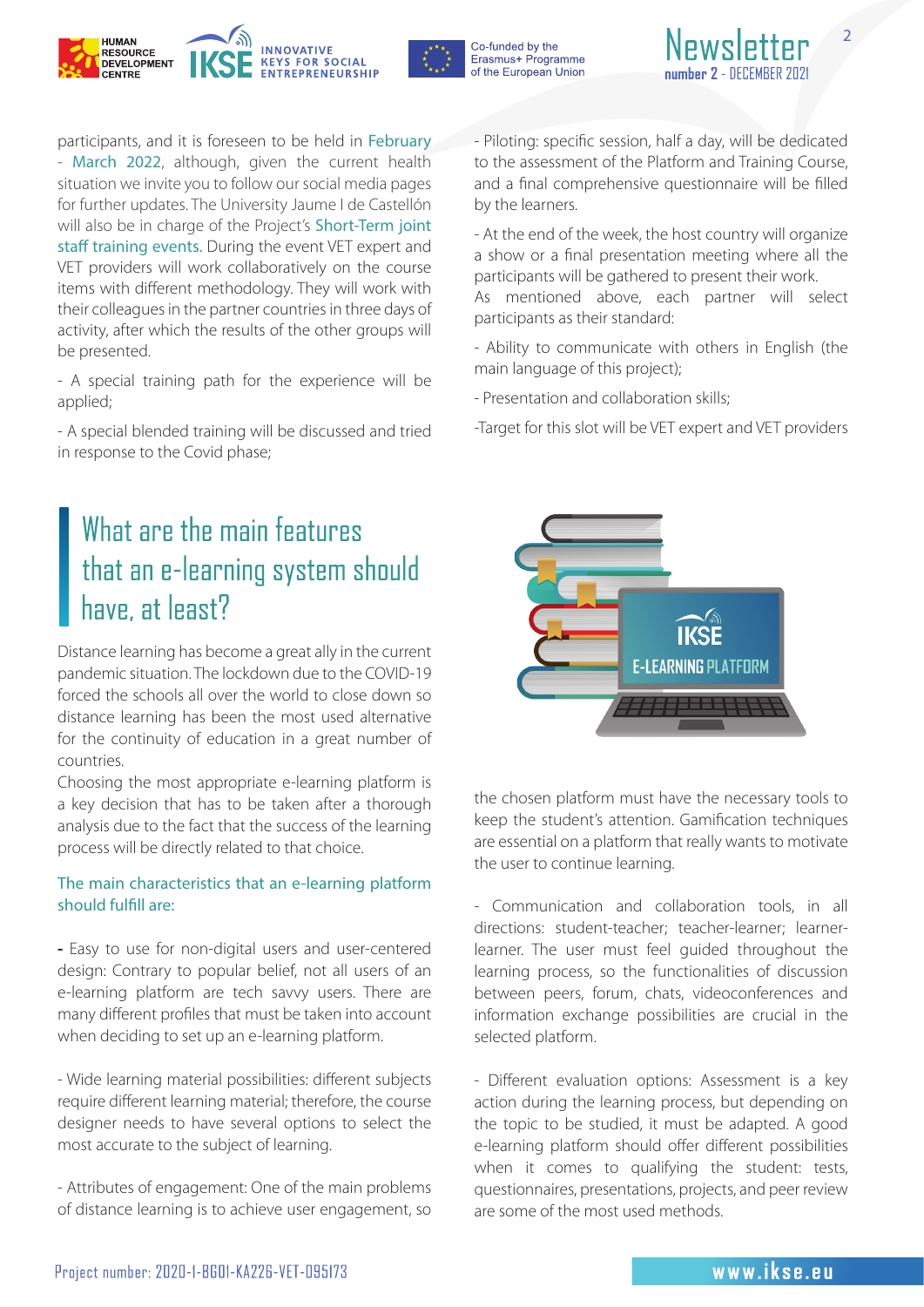



Newsle

3

- Ease of administration and reporting: We cannot forget that the platform must be maintained, courses must be developed and users with different profiles must be registered. It is important to know our own capabilities because the more functionalities the platform has, the more resources we will have to dedicate.

- Scalability, Portability and Sustainability on time: An e-learning platform must not become obsolete or unused, therefore, it must be easily scalable, with the possibility of transferring the electronic platform to another environment and durable over time, hence a reliable maintenance service with continuously updated packages is a matter of serious consideration.

In conclusion, the selection of the e-learning platform is a strategic decision that must be deeply thought through and based on reliable considerations that take into account both technical and operational aspects.

### Action Plan to boost the social economy and create jobs

The European Commission defines social enterprises as those entities that combine societal goals with an entrepreneurial spirit and focus on achieving wider social, environmental or community objectives. The term social economy refers to four main types of entities providing goods and services to their members or society at large: cooperatives, mutual benefit societies, associations (including charities), and foundations. In the past years, the Commission has worked towards creating a favourable financial, administrative and legal environment for these enterprises so that they could operate on an equal footing with other types of enterprises.

Last 9th of December, the Commission presented the "Action Plan to boost the social economy and create jobs", running until 2030, to enhance a sector that currently has 2.8 million organisations and employs 13.6 million people all around Europe. This Initiative seeks to boost social innovation, support the development of the social economy and encourage its social and economic transformative power. Building on the Commission's 2011 Social Business Initiative, the Action Plan is the result of an extensive consultation process with citizens and stakeholders.

More specifically, the Commission proposes to act in three areas: first of all, the creation of the right conditions for the social economy to thrive, secondly, the opening of opportunities for social economy organisations to start up and scale up and, thirdly, the recognition of social economy and its potential.

The action plan announces a number of key actions to support social economy: a Council Recommendation on developing social economy framework conditions, a new EU Social Economy Gateway to provide a clear entry point for social economy stakeholders and a new European Competence Centre for Social Innovation.

 As for the impact of the Plan on IKSE Project, the Consortium of partners will follow its implementation throughout the IKSE's lifecycle, in particular during the preparation of the third intellectual output, i.e. the training course Piloting the System: *4 Drivers for Social Entrepreneurship Key Competencies (IO3)*

# Social Innovation Award Ceremony 2021, Bulgaria

On December 17th the Bulgarian Ministry of Labor and Social Policy (MLSP) awarded 11 social enterprises in occasion of the 7th Social Innovation Award Ceremony 2021. The social entrepreneurs were awarded in three different categories "Social innovations related to employment", "Social innovations related to social inclusion" and "Social innovations related to the provision of social products and services".

Mr. Gerogi Gyokov, Minister of Social policy explained that social enterprises combine societal goals with an entrepreneurial spirit. These organisations focus on achieving wider social, environmental or community objectives. The Ministry of Labour and Social Policy aims to create a favourable financial, administrative and legal environment for these enterprises so that they can operate on an equal footing with other types of enterprises in the same sector.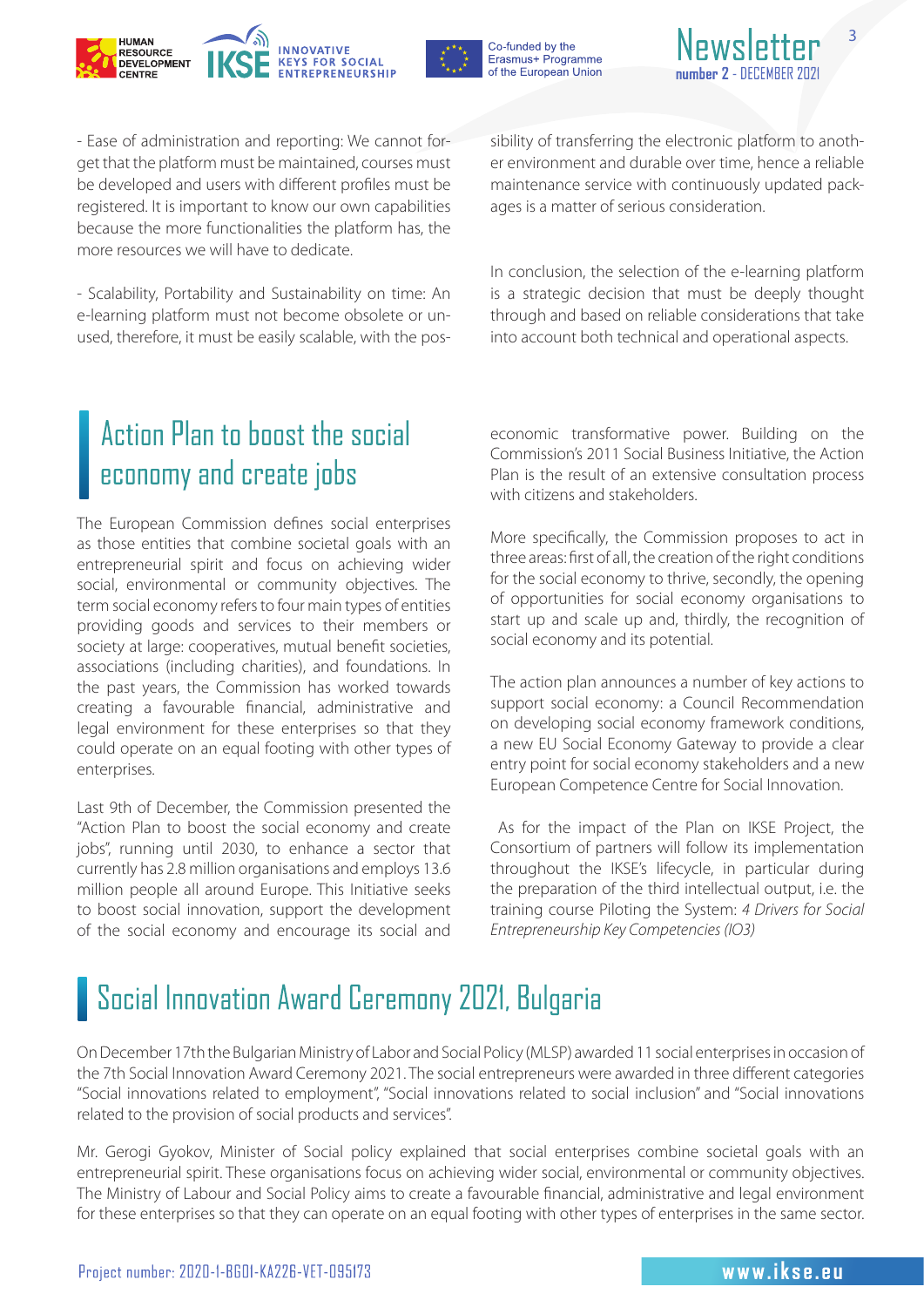



The Ministry of labour and Social Policy plans to invest around BGN 70 million until 2027 in social entrepreneurship. The funds will come from the Recovery and resilience plan and the Human Resources Development Program (2021- 2027). The main objective is to support social entrepreneurs and stimulate social innovation, tools for direct contact with citizens and digitalization. This will strengthen their role in society in terms of social and environmental balance.

The Social Innovation Award Winners for 2021 are:

#### Category "Social innovations related to employment"

- 1st place Social Enterprise Social Investments and Resources Ltd

- 2nd place: Blagichka Ltd.,- the first restaurant with zero waste in Bulgaria, that employs disadvantaged young people.

- 3rd place: Joy for Our Children Foundation and Municipal Social Enterprise Landscaping and Maintenance of Territories for Public Use

#### Category "Social innovations related to social inclusion"

- 1st place: Ice - Open Ltd. and chocolate house Stanimira

- 2nd place: Bon appetit from the World of Maria Ltd, Training Kitchen "Hope" - a professional training center for skills development, professional experience and providing support for access to the labour market for people with intellectual difficulties.

- 3rd place: is the Association Future for Children for its confectionery workshop "Cookies".

#### Category "Social innovations related to the provision of social products and services"

- 1st place: rabotosposobni.bg EOOD. It connects socially responsible employers with people with disabilities who are actively looking for a job or a want to change their professional career.

- 2nd place: Kolev and Kolev AD
- 3rd place: Cooperative NARCOOP

Currently, 34 enterprises are registered in the register of social enterprises of the MLSP. They provide over 300 jobs, 180 of them are for vulnerable social groups.

### Social entrepreneurship - good practices and new opportunities, Bulgaria

"Successful entrepreneurs are not the entrepreneurs who make the most money, but the ones who make their dreams come true and share the fruits of what they have gained with people." This was stated by the President of the Bulgarian Industrial Association / BIA / Mr. Dobri Mitrev during a round table on "Entrepreneurial initiative in the social sphere", organized on December 9, 2021 under the project "Equal Opportunities" of the National Union of Labor Cooperatives in Bulgaria, announced by the press center of BIA.

Mr. Mitrev pointed out , that for the Bulgarian Chamber of Commerce all people are equally valuable and over the years the organization has always led and will continue to pursue a policy of their inclusion and unleashing their potential for the labor market.

The round table highlighted positive examples and new opportunities for people with disabilities and took place in four discussion panels: Government policy in support of people with disabilities; Municipal policy for social integration; Increasing social added value through interaction between social entrepreneurs; The non-governmental sector in support of social entrepreneurship.

The Executive Director of the Agency for People with Disabilities Mr. Mincho Koralski assured that their activities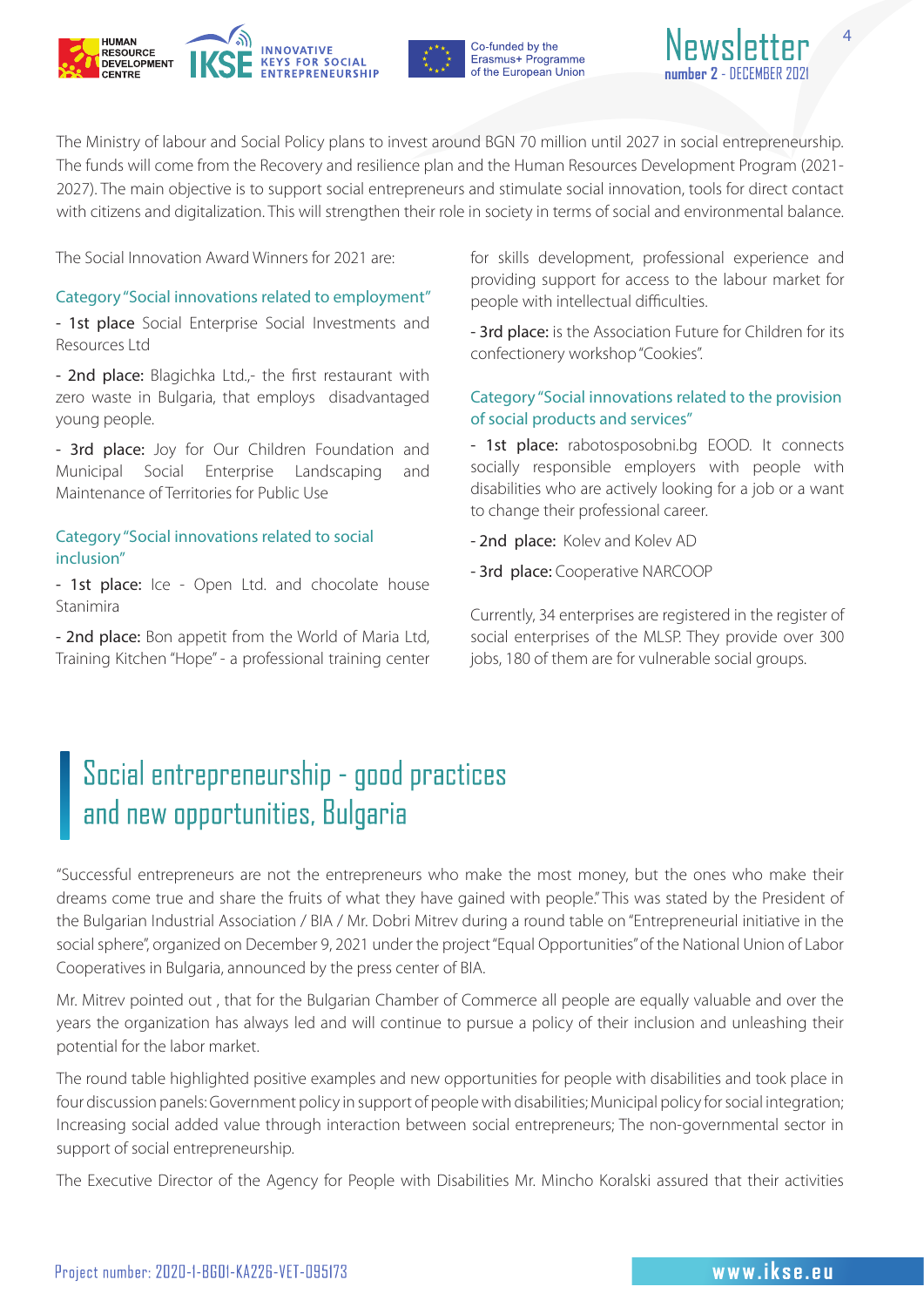



are focused on stimulating the entrepreneurial spirit of people with disabilities by supporting self-employment. According to him, this activity enjoys over 90 percent sustainability. The Agency also supports the activities of specialized enterprises, as well as cooperatives with investment projects. The new form of support - sheltered employment for people with multiple disabilities, is also a key program for people with disabilities.

The establishment of Protected Employment Centers aims to create work skills and habits of at least 15 people with multiple permanent disabilities, together with the provision of a minimum package of personal support services. The aim is to create the preconditions for people with many permanent disabilities, including people with intellectual disabilities and mental disorders, to earn money from work, both in sheltered employment and further in the normal work environment.

The first such active center is in the municipality of Bozhurishte - better known as the garden "Inspiration". In this garden, 15 young people are employed on a 4-hour working day and practice the profession of "gardener". For many of them, this is their first job and is the basis for creating work habits and social integration.

The Center for Social Rehabilitation and Integration of the Municipality of Bozhurishte is also successful, where 30 people receive services. On the territory of the municipality of Bankya, people with disabilities, members of labor cooperatives and their families can benefit free of charge from the services of the Day Center "Zheravna" - Bankya. The Union has allocated 150 square meters of space for the Center in its best and most modern rehabilitation base in the National Prevention and Rehabilitation Center "Zheravna". Despite its short existence, the center has provided support to more than 160 people. In it, they can benefit from professional medical and psychological support for better adaptation to the labor market.

Among the main problems facing social enterprises remains finding work and obtaining orders, so this Christmas choose a gift from a social enterprise to become together a more developed society with equal opportunities for people who want to work, said in a statement Bulgarian Chamber of construction.

### **Social Enterpreneurship** in Turkey

The concept of Social Enterpreneurship is relatively new in Turkey like in many countries around the world with growing interest from academics, civil society actors, policymakers and practitioners.

There are many different definitions for the concept of social entrepreneurship. The three main criteria that overlap in these definitions are; creating social/environmental impact, generating income through commercial activity, using the surplus income for the main mission.

Social enterprises can play an important role in providing opportunities for diverse groups and generally often employ disadvantaged groups while creating products and services.

### **Social Enterpreneur ship Approach** Creating radical change in the fishing industry **Empowerment approach** Teaching how to fishing **Charity Approach** Giving fish

Figure 1. Social Enterpreneurship Approach (Denizalp, Hülya. STGM 2009)